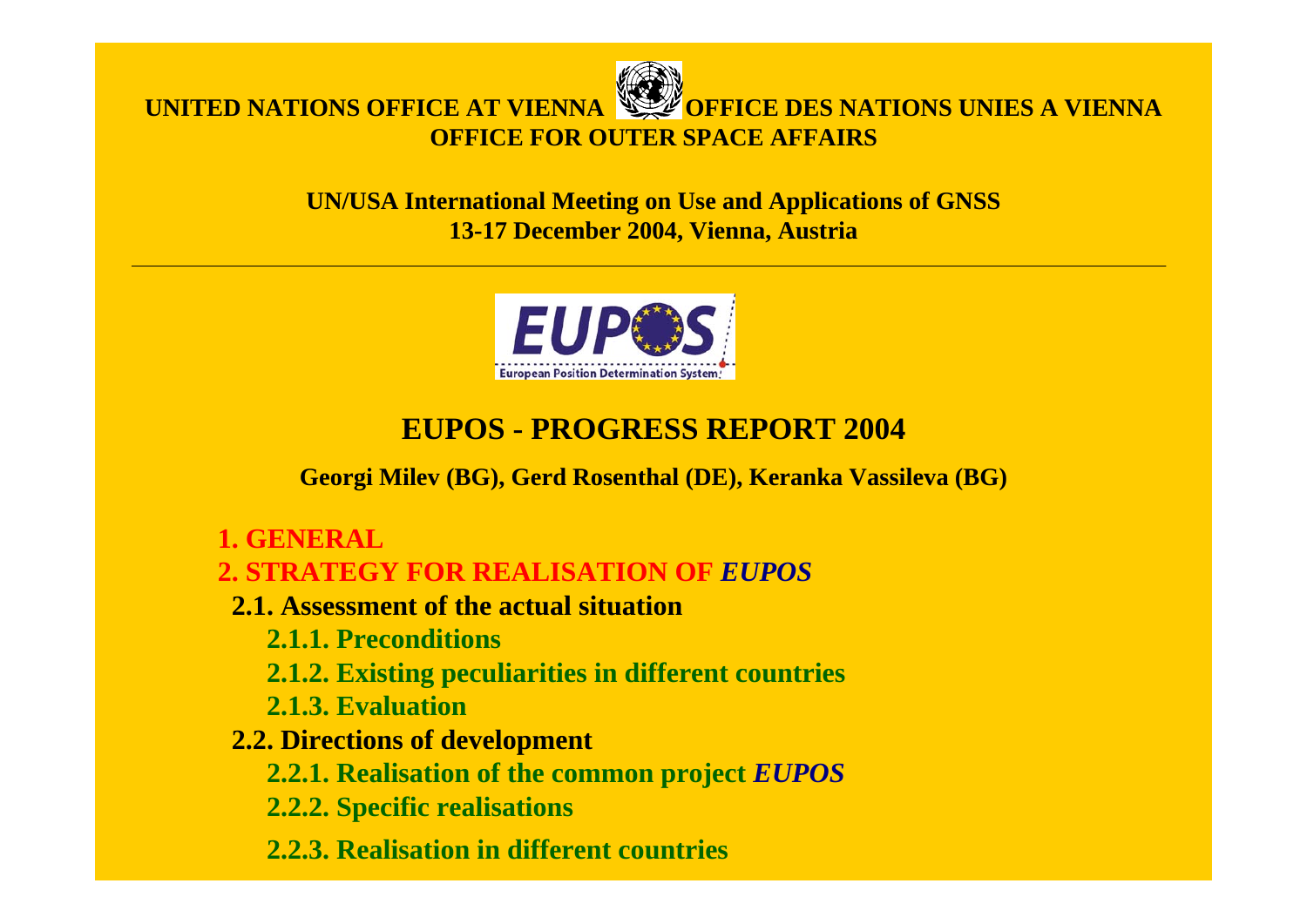### **3. STATUS OF** *EUPOS* **DEVELOPMENT**

- **3.1. Directions and activities**
- **3.2. Concrete actions**
	- **3.2.1. Preparation of the common Project and actions on its promotion 3.2.2. Specific project - 'European Positioning Determination System – InterRegional Co-operation (***EUPOS* **– IRC)'**
- **3.3. Realisation in different countries**
- **3.4. Events and decisions**
- **3.5. Popularization of** *EUPOS*

# **4. CONCLUSION**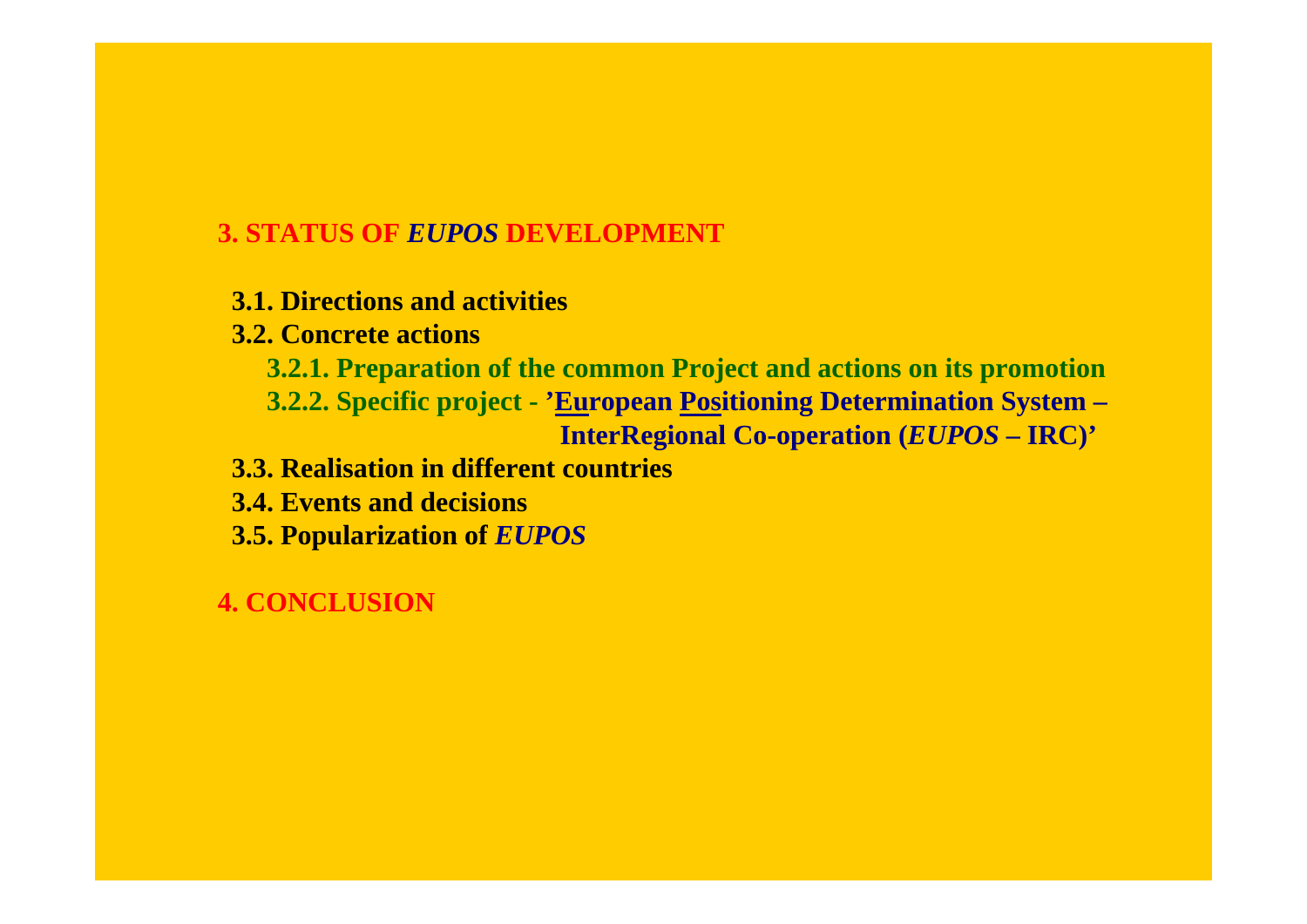# **1. GENERAL**

- **Development of the system – continues in the main aspects**
- **Established strategy for general development of the system**
- **Overview of the status of project development**
- **Main results and suggestions**

# **2. STRATEGY FOR REALISATION OF** *EUPOS*

### **2.1. Assessment of the actual situation**

# **2.1.1. Preconditions**

- **–** *positive*
- **Functioning organisational structure established: SC, workshops, conferences, resolutions**
- **Accepted uniform standards, technologies, common project conception for CEE**
- **New development of DGNSS and possibilities for their integration**
- **International support and co-operation: EU, ESA, OOSA, EUREF, EUROGEGRAPHICS, GALILEO, private institutions**
- **Understanding in different countries**
- **Availability of realised projects or pilot and other projects in process of realisation**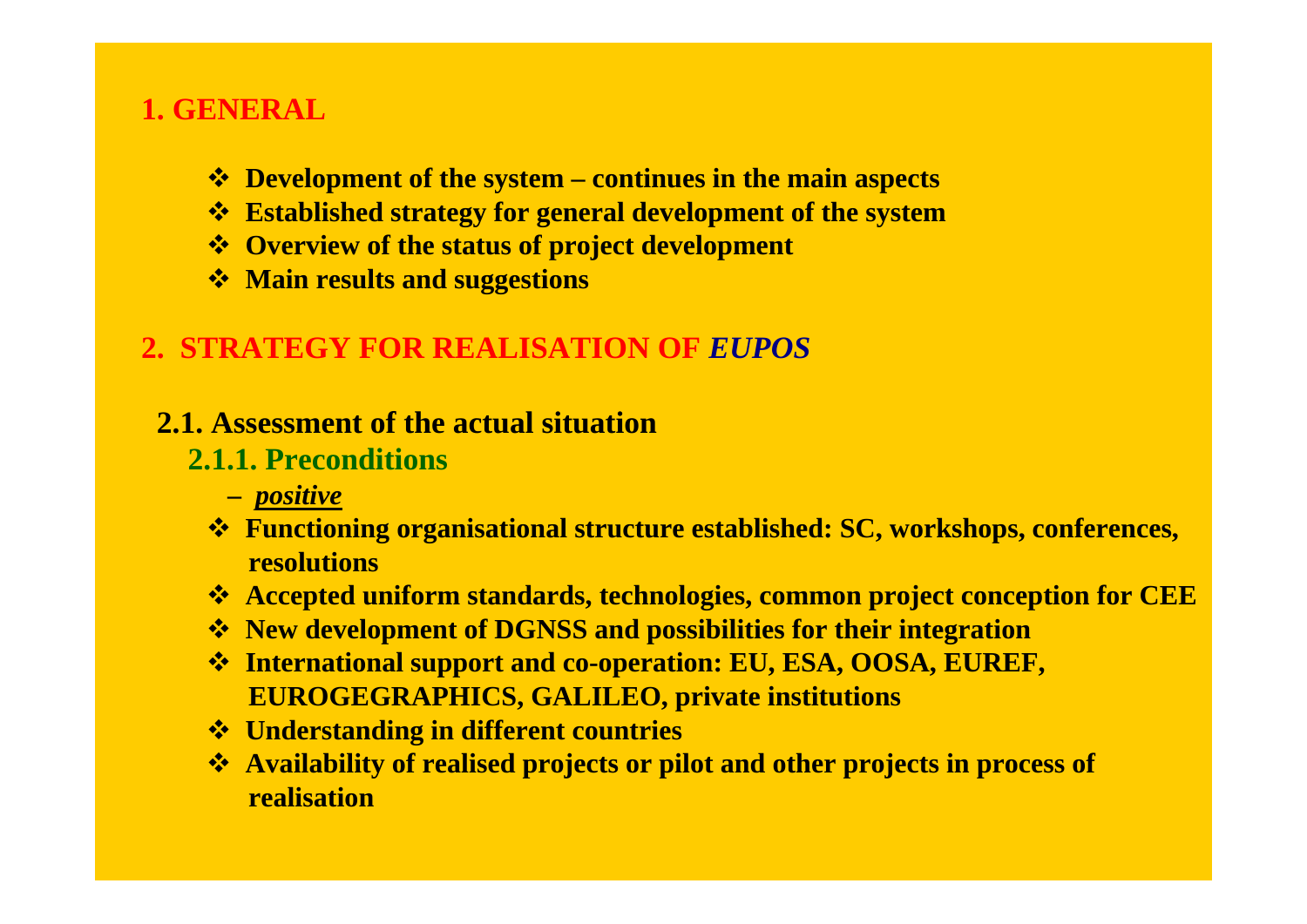- *– negative*
- **\*** No interest or meet with resistance by international institutions in some envisaged **countries**
- **<sup>** $\triangle$ **</sup> Lack of finances at this stage for entire realisation of the project and limited possibilities for realisation of parts of it**
- $\cdot$  **Delay with realisation of the project or parts of it and the successful use of GNSS by other providers of satellite information for nongeogetic users – they already use special solutions for their own tasks, interests of private companies in selling company-dependent solutions, the** *EUPOS* **countries are jeopardised, that simultaneously different DGNSS reference station systems become established for different applications and that these systems would be incompatible, etc.**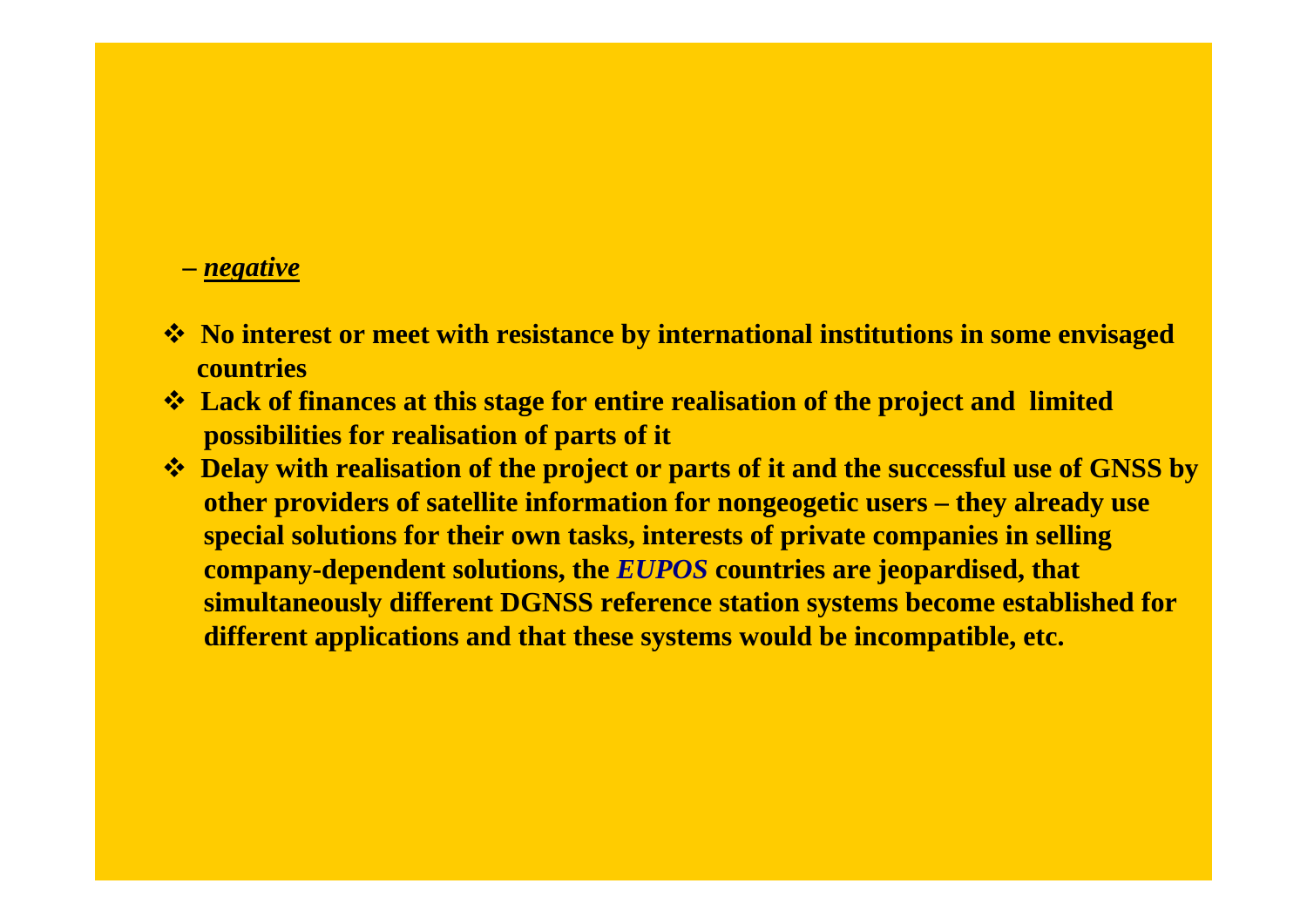## **2.1.2. Existing peculiarities in different countries**

- **Powerful or weak governmental geodetic organisations in different countries**
- **No interest by the authorities**
- **Different financial and technical possibilities and approaches of realisation**
- **Different level of development of the infrastructures**
- **Readiness and possibilities for cooperation by the mobile operators, radio, Internet**
- **Competition and resistance**
- **Interest from private investors.**

### **2.1.3. Evaluation**

- **Good preconditions**
- **The strategy should be precise and the negative aspects to be overcome**
- **Further active development**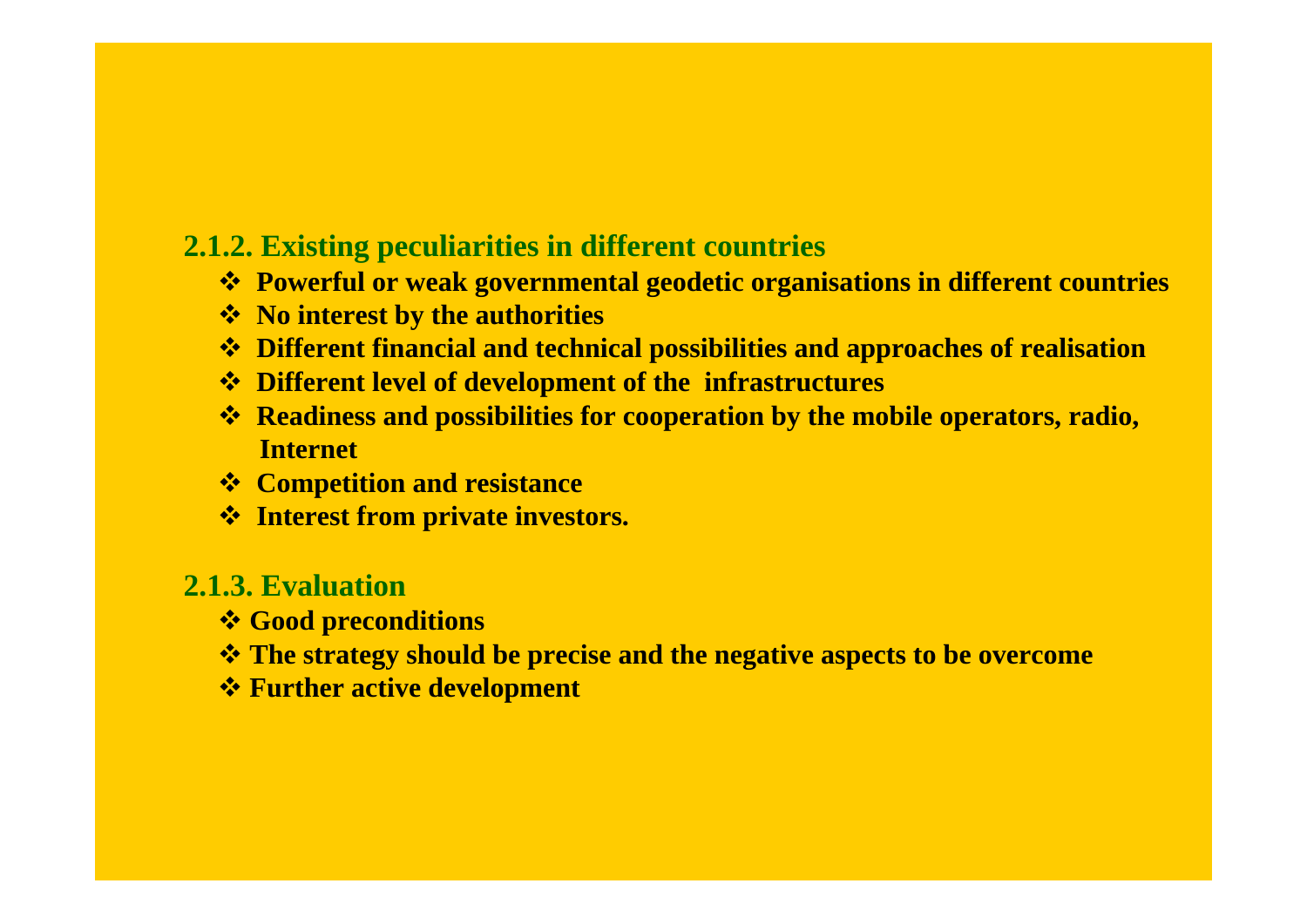# **2.2. Directions of development**

# **2.2.1. Realisation of the common project** *EUPOS*

- **Further development and coordination of the SC works and activities, providing of financial possibilities – OOSA, others?**
- **Providing of financial possibilities for entire** *EUPOS* **project realisation – EU, ESA, GALILEO, UNO – possibility and advisability**
- **Dissemination of the Project**

# **2.2.2. Specific realisations**

- **Projects for realisation of** *EUPOS* **in different areas**
- **Programs – INTERREG III, etc.**
- **Partners**
- **Pilot projects**

# **2.2.3. Realisation in different countries**

- **Ensure the appropriate climate and preconditions**
- **In case of need to be created new structures**
- **Approaches to find finances – governmental, institutional, private investments, projects; for example World Bank, jointly; problems**
- **Strategy for realisation**
- **\*** Realisation of pilot projects.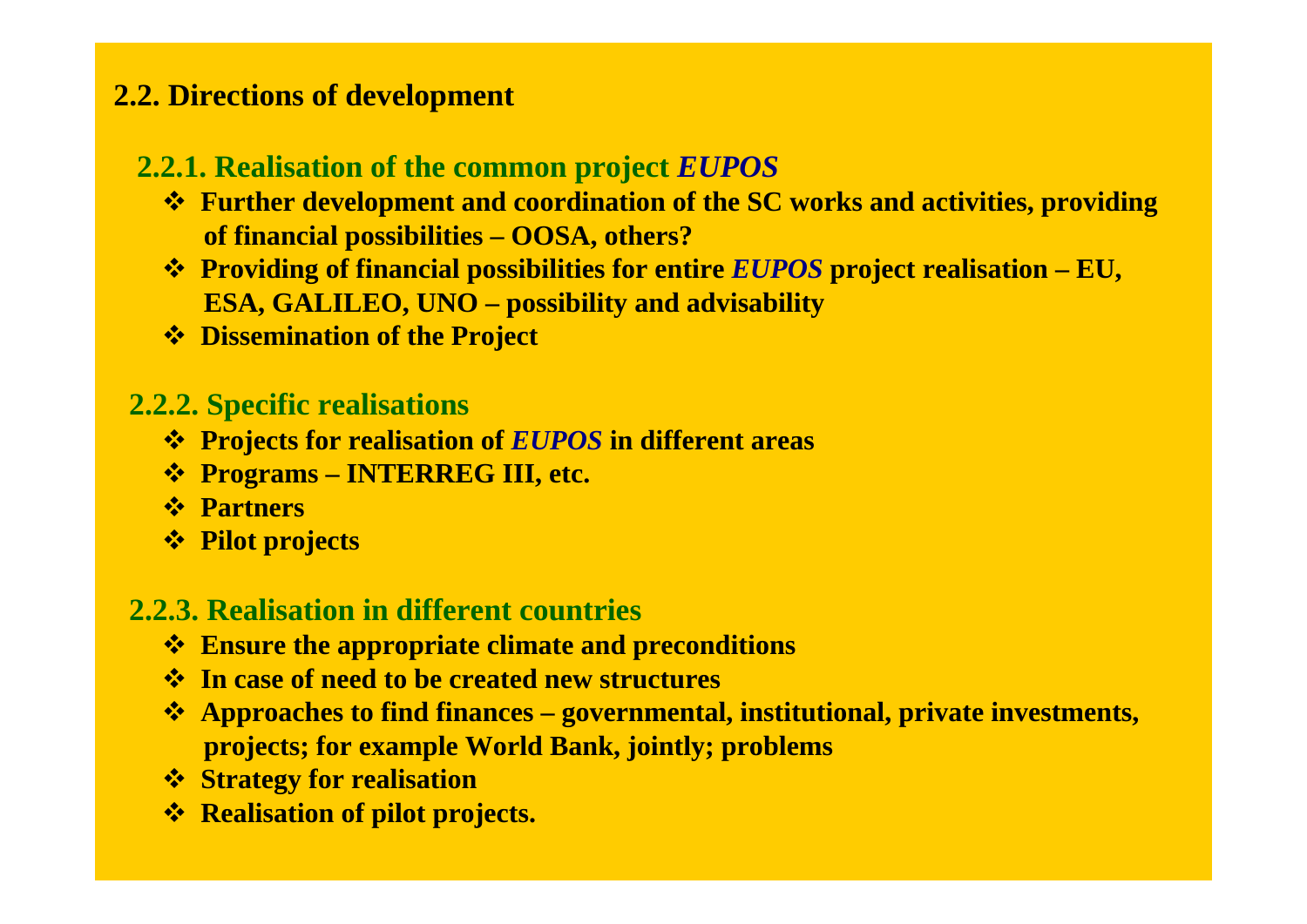# **3. STATUS OF** *EUPOS* **DEVELOPMENT**

# **3.1. Directions and activities**

**During the time between the last UN/USA International Workshop on Use and Applications of GNSS, December 2003 in Vienna and the present Meeting the EUPOS activities concern the system development, common, specific and pilot projects, popularization and others. Several events - meetings and workshops have been held.**

## **3.2. Concrete actions**

**3.2.1. Preparation of the common Project and actions on its promotion The realisation of the system is expressed in preparation of a common project of**  *EUPOS.* **It consists of:**

- **Project structure,**
- **Organisation,**
- **Locating of the reference stations,**
- **Approval of relevant common standards,**
- **Financial planning,**
- **Reports to international symposia, conferences and workshops.**

**The common project has been discussed in our previous reports in Vienna.**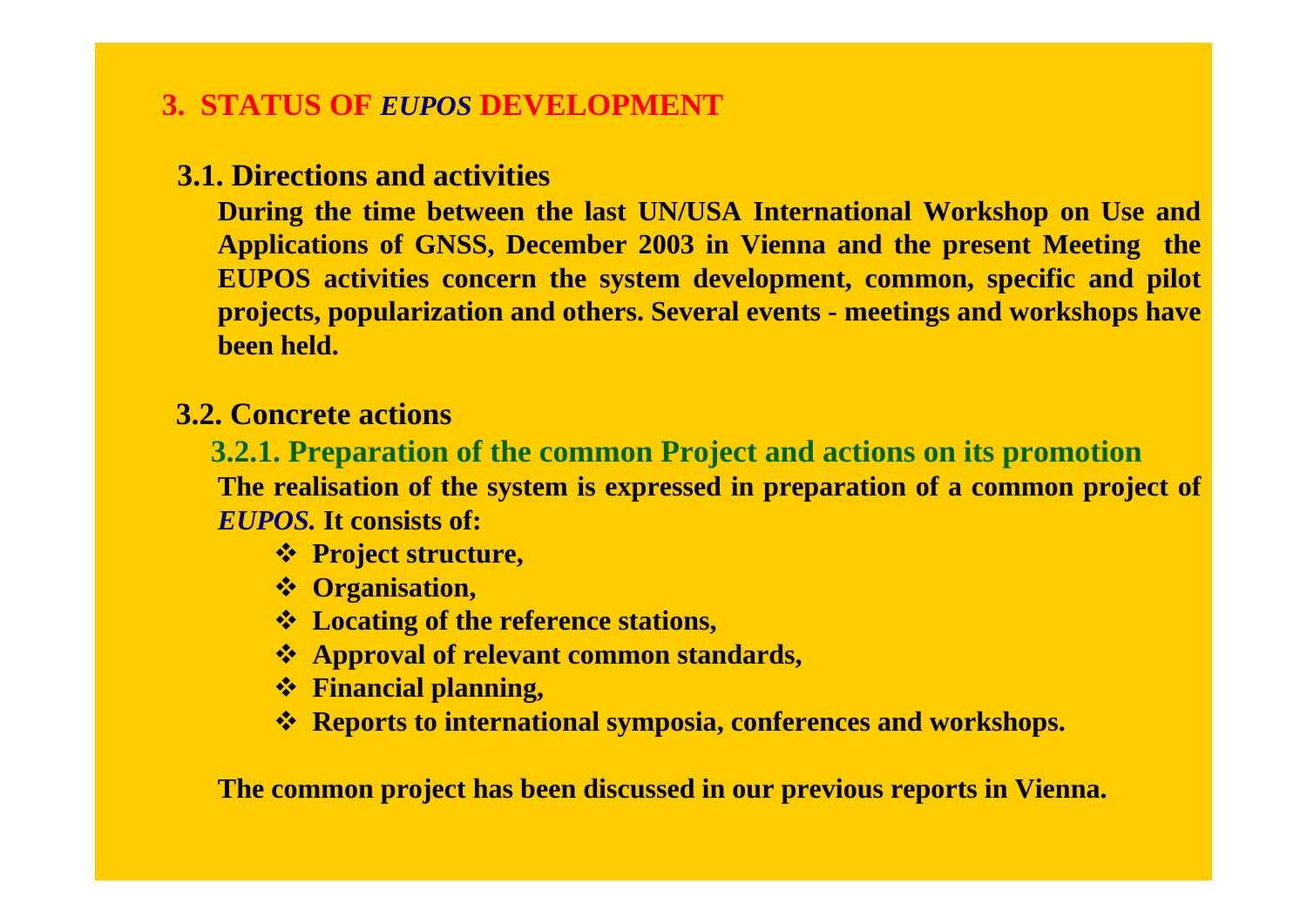# **3.2.2. Specific project -'European Positioning Determination System – InterRegional Co-operation (***EUPOS* **– IRC)'**

**The** *EUPOS* **– IRC is promoted by the EU Community Initiative Programme INTERREG III C.** 

- **Consultation and discussion on the project** *EUPOS* **– IRC (umbrella project) in the INTERREG III C East office in Vienna on August 12th, 2004. The final project application was submitted on November 19, 2004.**
- **- Concise information** 
	- **- 12 partners from 9 countries, that are participating in** *EUPOS*
	- **- Duration of the project: April 2005 – June 2007**
	- **- Project budget:**

| <b>INTERREG III C budget:</b>                | <b>1.1 Mio</b> |
|----------------------------------------------|----------------|
| <b>National financing (third countries):</b> | $0.3$ Mio      |
| <b>Project grand total:</b>                  | <b>1.4 Mio</b> |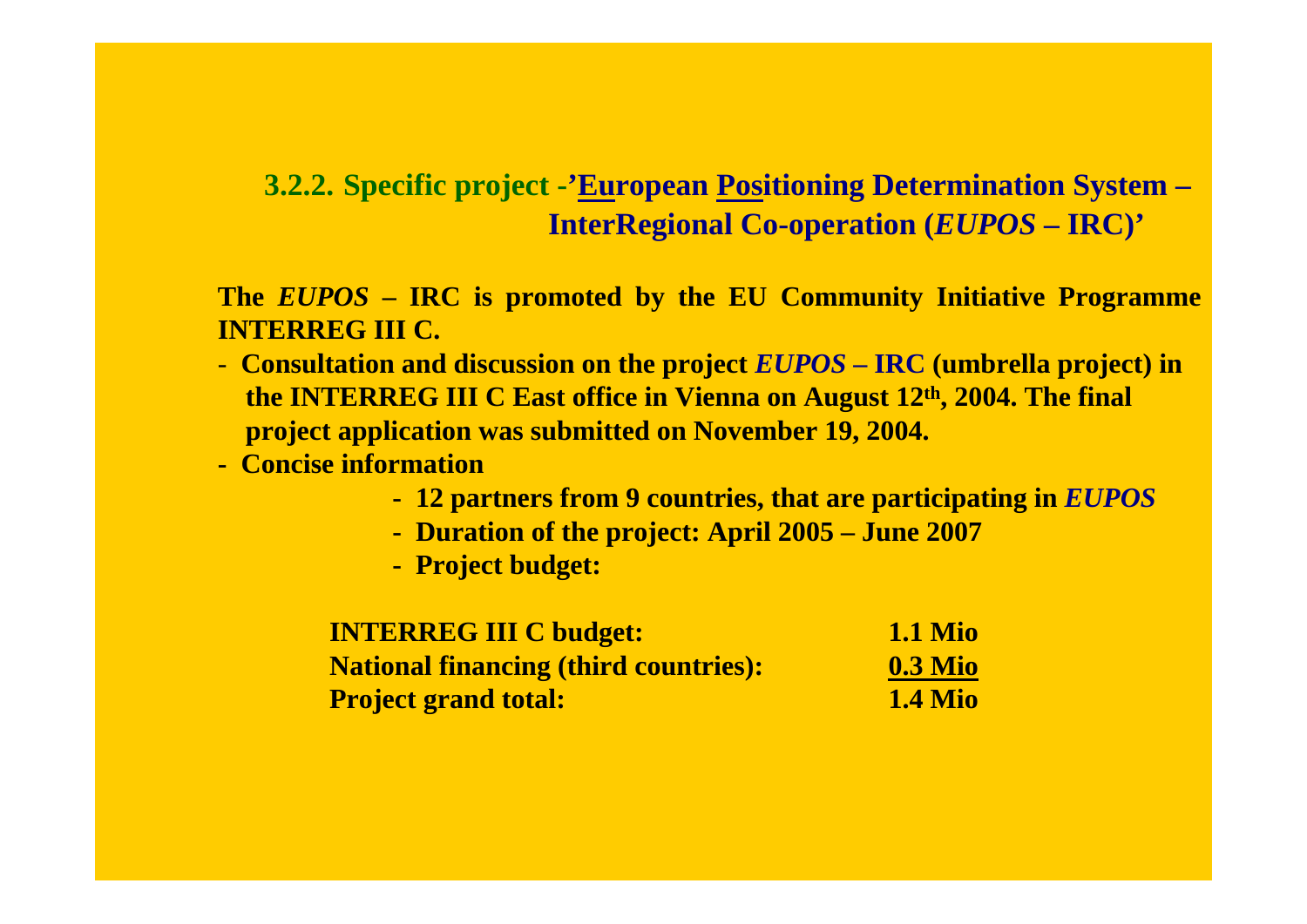## **Problems to be resolved in the operation:**

- **to provide a platform for a long-term and sustainable interregional co-operation concerning geo-information and satellite positioning applications,**
- **to promote the co-operation between regional development bodies and technical geodesy experts**
- **to contribute to the interregional development in several sectors**
- **to support know-how transfer,**
- **to set up competence centres for geo-information and satellite positioning,**
- **to promote the implementation of a wide range of geo-information applications for several sectors of regional development,**
- **to support information exchange,**
- **to provide training to specialists and regional development bodies,**
- **to prepare and attract necessary investments**
- **3.3. Realisation in different countries**
	- $\triangle$  **Realisation of elements of the system and common project**
	- **Realisation of pilot projects (Sofia, Riga, Moscow and others)**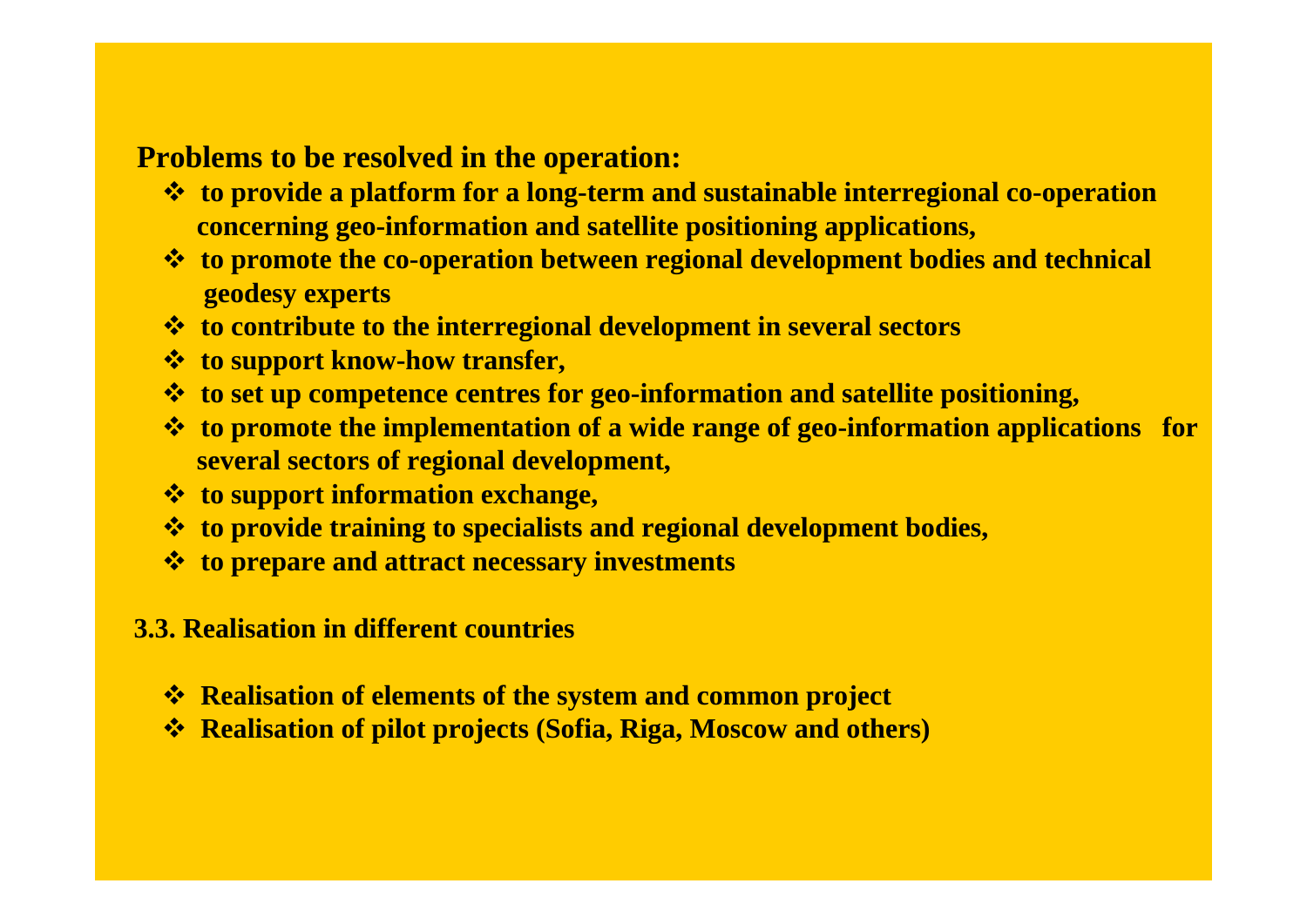#### **3.4. Events and decisions**

**The following** *EUPOS* **events have been held:** 

- **5th** *EUPOS* **ISC Conference in Bratislava, Slovak Republic, 18-19.06, 2004 - all countries involved in** *EUPOS* **named a representative for the ISC, accepted name for the umbrella project: "***EUPOS* **IRC –** *EUPOS* **InterRegional Co-operation"**
- **Workshop on the** *EUPOS* **– IRC project application in Berlin, 24-26 September 2004 - application named 'European Position Determination System – InterRegional Co-operation' (***EUPOS* **– IRC) passed on to the European Union promotional programme INTERREG III C East by twelve** *EUPOS* **partners from nine Central and Eastern European states with the aim to install a** *EUPOS* **umbrella project**
- **6th** *EUPOS* **ISC Conference, Sofia, Bulgaria, 01-02.11.2004 – strategy for further realisation of the project, accepted proposal for establishment of working group on site quality, integrity and interference monitoring at OOSA. Detailed information about the results from the Conference has been sent to the Director of the OOSA**
- **Workshop for Decision-Makers on** *EUPOS* **multifunctional GNSS reference station system for Europe, Berlin, Germany, 06-07.12.2004 – to increase the awareness of decision-makers about the advantages of the system.**